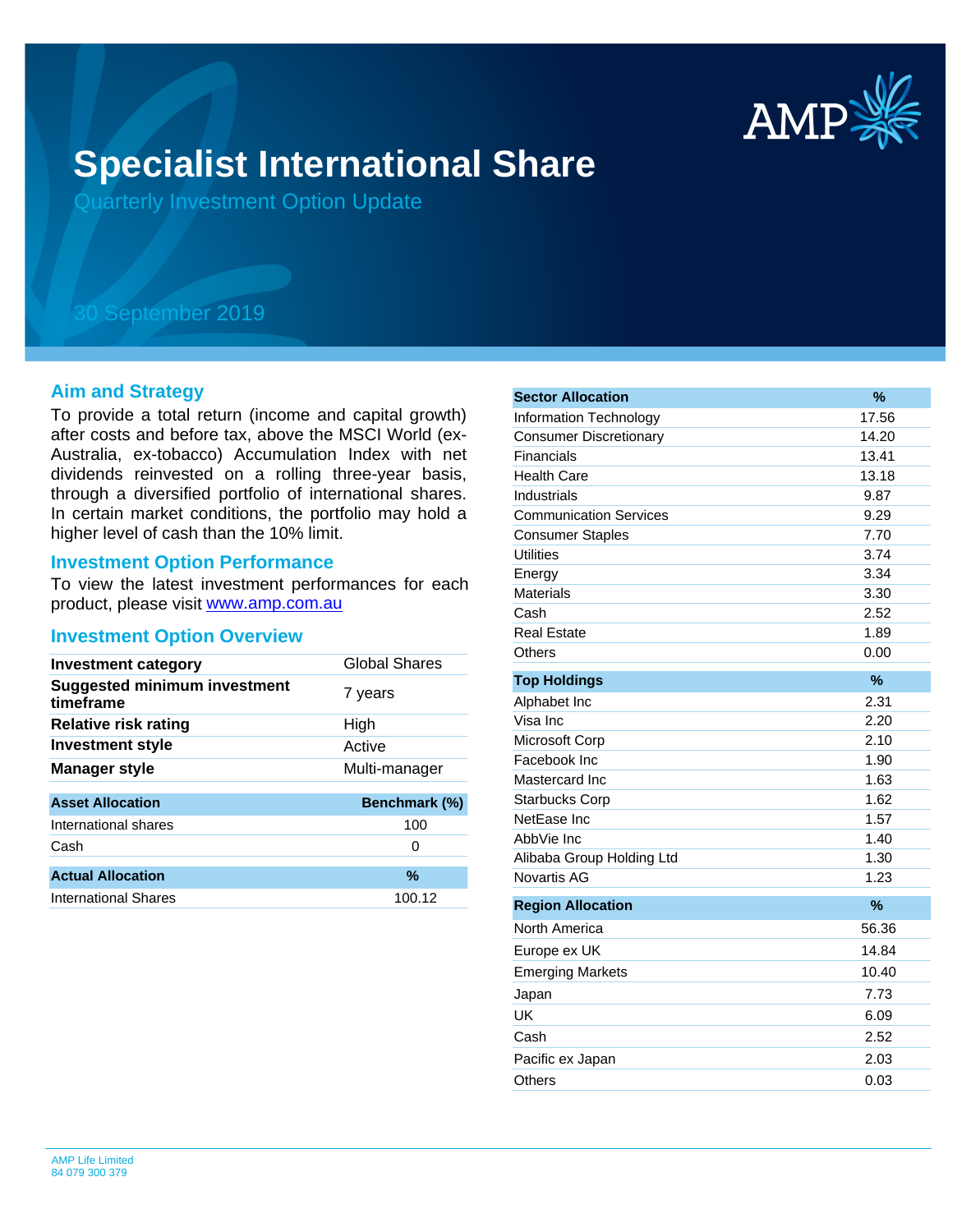### **Fund Performance**

The Fund posted a positive absolute return and underperformed its benchmark (before fees) in the September quarter. In a volatile market, all of the Fund's five underlying managers posted positive returns, with Magellan the only manager outperforming its benchmark over the period. The Fund continues to outperform its benchmark over the longer term, including over 3 and 5 years, and since inception (annualised). (All returns are before fees.)

Country allocation detracted from relative performance over the period. Exposures to emerging markets, particularly South Korea, Brazil and South Africa were the main detractors, while an exposure to Taiwan was the main positive contributor. In developed markets, an underweight exposure to the US was the main detractor, while an underweight exposure to Hong Kong was the main positive contributor.

Sector allocation contributed somewhat to relative performance. An underweight exposure to energy and overweight position in information technology drove relative returns, while underweight exposures to consumer staples and real estate were the main detractors.

Stock selection detracted from relative performance. The largest individual detractors were an underweight exposure to Apple and overweight positions in HCA Healthcare and SAP. Apple (+18%) rose after the company forecast robust sales growth from the new iPhone models. US hospital chain HCA Healthcare (-7%) fell after the company released its earnings report for Q2 2019 which fell short of investor expectations due to an unfavourable shift in the medical-surgical mix of operations. German multinational software company SAP (-11%) fell after the company reported lower margins and a decline in growth in new cloud bookings for the second quarter.

The largest individual contributors were an overweight position in XPO and underweight exposures to Amazon and Netflix. US transport company XPO Logistics (+29%) performed well following the company announcing its Q2 2019 results early in the period, which came in mixed however contained encouraging earnings performance which was better than levels expected by investors and strong free cash flow. US e-commerce giant Amazon (-5%) fell on the back of political criticism, macro-economic uncertainty and some market participants lowering their earnings estimates due to rising transport costs led by the expanding one-day delivery network. US streaming company Netflix (-24%) fell sharply after releasing earnings for Q2 2019 which was lower than expected.

#### **Market Review**

International shares climbed higher in the September quarter, with the MSCI World ex Australia index rising by 1.50% over the period. Markets started the quarter positively amid generally good US corporate earnings and hopes of a favourable US-China outcome. A pull-back then occurred in August and some volatility emerged as speculation rose in regard to the sustainability of global (and particularly US) growth. Mixed messages on monetary policy from the Fed also didn't help. Global markets then recovered to higher levels in September amid continued volatility. Drivers included central bank interest rate reductions and commentary (as the US Federal Reserve reduced the Federal Funds Rate range by a further 25 basis points to 1.75-2.0%), the drone strike in Saudi Arabia, as well as some small but positive US-China trade developments. Emerging markets however struggled during the quarter and underperformed their developed-market counterparts, with the MSCI Emerging Markets accumulation index finishing down by 2.07%. Geopolitical volatility, trade war fears and sovereign debt issues were all contributing factors. (All indices quoted in local currency terms and on a total-return basis, unless otherwise stated.)

#### **Outlook**

Global share markets remain at risk of further weakness in the months ahead on the back of the ongoing US-China trade dispute, Middle East tensions, and mixed economic data as we are in a seasonally weak part of the year for shares.

However, valuations are reasonable, particularly when compared against low bond yields. Global growth indicators are expected to improve by next year and monetary and fiscal policy are becoming more supportive, all of which should support decent gains for share markets on a 6-12 month horizon.

During the current turbulent period, quality companies with solid defensive properties may present the best opportunities for risk-adjusted returns.